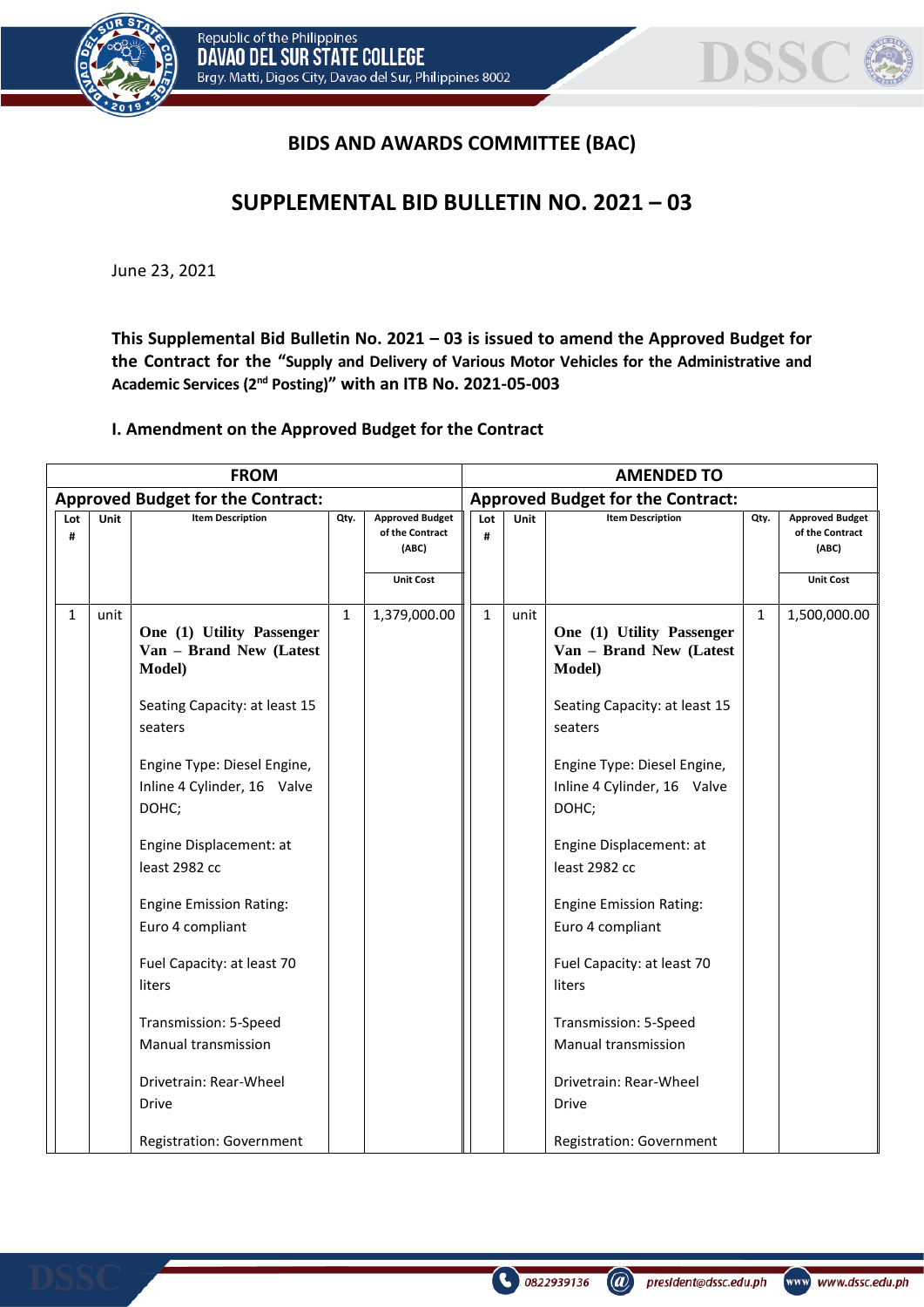$201$ 



|                        | Plate (Red Plate)                                                                                                                                                                                                                                                                                                                                                                                                                                                                                                                                                                                  |                              |                        | Plate (Red Plate)                                                                                                                                                                                                                                                                                                                                                                                                                                                                                                                                                                                                                                                                           |                              |
|------------------------|----------------------------------------------------------------------------------------------------------------------------------------------------------------------------------------------------------------------------------------------------------------------------------------------------------------------------------------------------------------------------------------------------------------------------------------------------------------------------------------------------------------------------------------------------------------------------------------------------|------------------------------|------------------------|---------------------------------------------------------------------------------------------------------------------------------------------------------------------------------------------------------------------------------------------------------------------------------------------------------------------------------------------------------------------------------------------------------------------------------------------------------------------------------------------------------------------------------------------------------------------------------------------------------------------------------------------------------------------------------------------|------------------------------|
|                        | Insurance: GSIS Insured                                                                                                                                                                                                                                                                                                                                                                                                                                                                                                                                                                            |                              |                        | Insurance: GSIS Insured                                                                                                                                                                                                                                                                                                                                                                                                                                                                                                                                                                                                                                                                     |                              |
|                        | <b>Additional Features:</b><br><b>Driver Airbags</b><br>Front<br>Passenger<br>Airbags<br>$2-DIN$<br>$\bullet$<br>CD/Tuner/MP3<br>with<br><b>USB</b><br>with<br>Remote Control via<br>2 Speakers and USB<br>& Auxiliary Input<br>Dual<br>Manual<br>Controls<br>Airconditioning<br>System<br><b>Power Steering</b><br><b>Power Windows</b><br>At least 3 Years<br>Warranty (100,000)<br>With Free 3 Years<br>LTO Registration<br>With Window Tint<br>Medium<br>With<br>complete<br>(Jack,<br>accessories<br>Spare Tire, Tools,<br>Etc.)<br>With Seat Covers<br>With Logo and markings as<br>attached |                              |                        | <b>Additional Features:</b><br><b>Driver Airbags</b><br>$\bullet$<br>Front<br>Passenger<br>$\bullet$<br>Airbags<br>2-DIN<br>$\bullet$<br>CD/Tuner/MP3<br><b>USB</b><br>with<br>with<br>Remote Control via<br>2 Speakers and USB<br>& Auxiliary Input<br>Dual<br>Manual<br>$\bullet$<br>Controls<br>Airconditioning<br>System<br><b>Power Steering</b><br>$\bullet$<br><b>Power Windows</b><br>At least 3 Years<br>Warranty (100,000)<br>With Free 3 Years<br>$\bullet$<br>LTO Registration<br>With Window Tint<br>$\bullet$<br>Medium<br>With<br>complete<br>$\bullet$<br>(Jack,<br>accessories<br>Spare Tire, Tools,<br>Etc.)<br>With Seat Covers<br>With Logo and markings as<br>attached |                              |
| $\overline{2}$<br>unit | One (1) Pick-up<br><b>Type</b><br>Vehicle<br>- Brand<br><b>New</b><br>(Latest Model)<br>Seating Capacity: at least 5<br>seaters<br>Engine Type: Diesel Engine,<br>Inline 4 Cylinder, 16 Valve<br>DOHC;<br>Engine Displacement: at<br>least 2755 cc<br><b>Engine Emission Rating:</b><br>Euro 4 compliant<br>Fuel Capacity: at least 80                                                                                                                                                                                                                                                             | $\mathbf{1}$<br>1,725,000.00 | $\overline{2}$<br>unit | One (1) Pick-up<br><b>Type</b><br>Vehicle - Brand<br><b>New</b><br>(Latest Model)<br>Seating Capacity: at least 5<br>seaters<br>Engine Type: Diesel Engine,<br>Inline 4 Cylinder, 16 Valve<br>DOHC;<br>Engine Displacement: at<br>least 2755 cc<br><b>Engine Emission Rating:</b><br>Euro 4 compliant<br>Fuel Capacity: at least 80                                                                                                                                                                                                                                                                                                                                                         | $\mathbf{1}$<br>2,010,500.00 |

@ president@dssc.edu.ph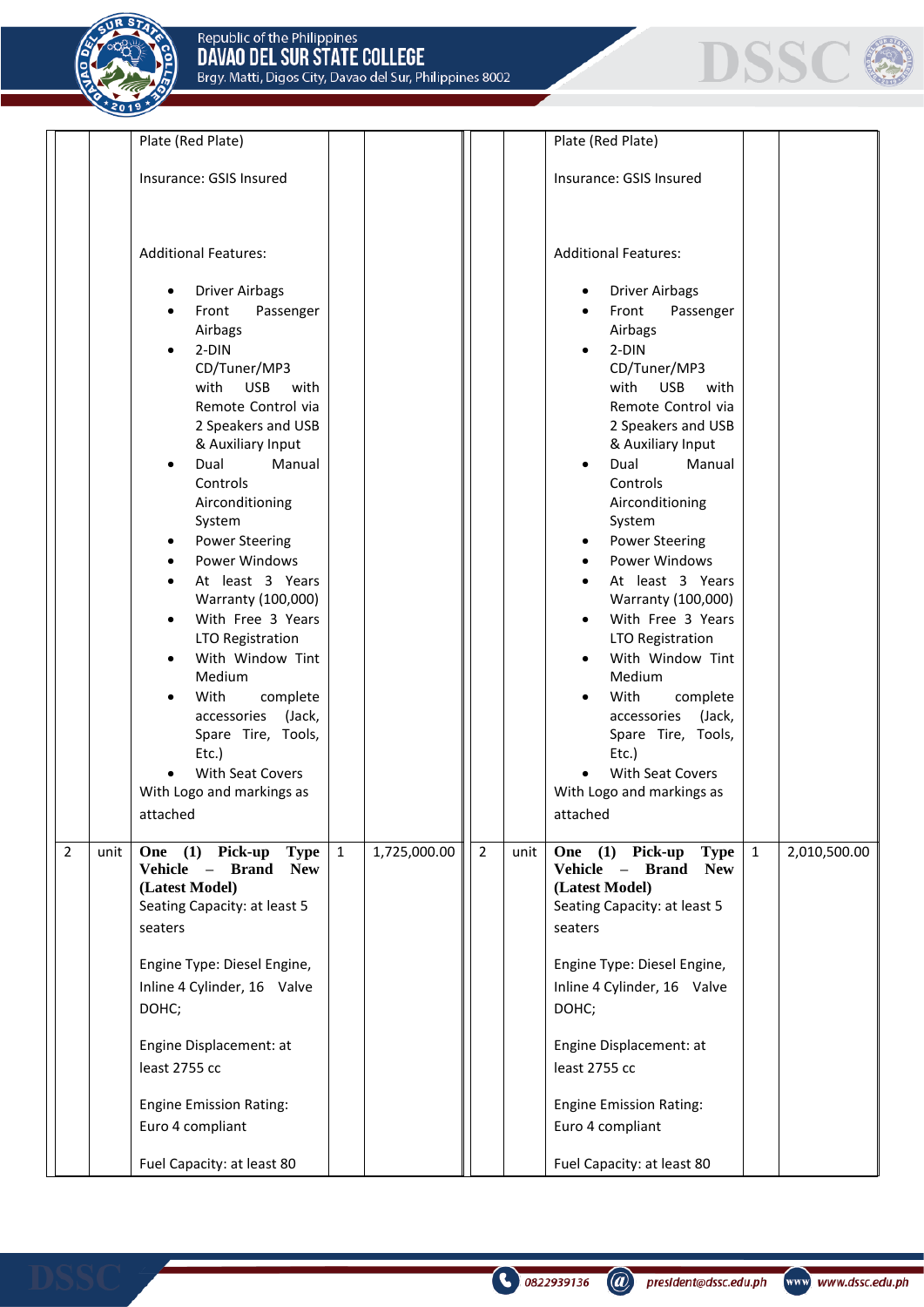



| liters                      |  | liters                                |  |
|-----------------------------|--|---------------------------------------|--|
| Transmission: 6-Speed       |  | Transmission: 6-Speed                 |  |
|                             |  |                                       |  |
| Manual transmission with    |  | Manual transmission with              |  |
| iMT                         |  | iMT                                   |  |
| Drivetrain: Four-Wheel      |  | Drivetrain: Four-Wheel                |  |
| <b>Drive</b>                |  | <b>Drive</b>                          |  |
|                             |  |                                       |  |
| Registration: Government    |  | Registration: Government              |  |
| Plate (Red Plate)           |  | Plate (Red Plate)                     |  |
|                             |  |                                       |  |
| Insurance: GSIS Insured     |  | Insurance: GSIS Insured               |  |
| <b>Additional Features:</b> |  | <b>Additional Features:</b>           |  |
|                             |  |                                       |  |
| Driver<br>Airbags,          |  | Driver<br>Airbags,<br>$\bullet$       |  |
| Passenger<br>Front          |  | Front<br>Passenger                    |  |
| Side<br>Airbags,            |  | Airbags,<br>Side                      |  |
| Knee<br>Airbag,             |  | Airbag,<br>Knee                       |  |
| Airbag,<br>Curtain          |  | Airbag,<br>Curtain                    |  |
| Airbags                     |  | Airbags                               |  |
| Electronic<br><b>Brake</b>  |  | Electronic<br><b>Brake</b>            |  |
| Distribution                |  | Distribution                          |  |
| Immobilizer                 |  | Immobilizer                           |  |
| Security Alarm<br>٠         |  | Security Alarm<br>$\bullet$           |  |
| <b>Stability Control</b>    |  | <b>Stability Control</b>              |  |
| Electronic<br>Door          |  | Electronic<br>Door                    |  |
| Locks                       |  | Locks                                 |  |
| Speed<br>Sensing            |  | Speed<br>Sensing                      |  |
| Door locks                  |  | Door locks                            |  |
| <b>ISOFIX</b>               |  | <b>ISOFIX</b>                         |  |
| Anti-Lock<br><b>Braking</b> |  | Anti-Lock<br><b>Braking</b>           |  |
| System)                     |  | System)                               |  |
| Cruise Control              |  | Cruise Control                        |  |
| Front<br>Parking            |  | Front<br>Parking                      |  |
| Sensors                     |  | Sensors                               |  |
| Parking<br>Rear             |  | Parking<br>Rear                       |  |
| Sensors                     |  | Sensors                               |  |
| <b>Push Start Button</b>    |  | <b>Push Start Button</b><br>$\bullet$ |  |
| Alloy Wheels                |  | Alloy Wheels<br>$\bullet$             |  |
| Automatic Climate           |  | Automatic Climate                     |  |
| Control                     |  | Control                               |  |
| Airconditioning             |  | Airconditioning                       |  |
| System                      |  | System                                |  |
| Entertainment<br>$\bullet$  |  | Entertainment                         |  |
| with<br>System              |  | System<br>with                        |  |
| AM/FM<br>via<br>6           |  | AM/FM<br>via<br>6                     |  |
| speakers                    |  | speakers                              |  |
| Navigation Ready            |  | Navigation Ready                      |  |
| <b>Keyless Entry</b>        |  | <b>Keyless Entry</b>                  |  |
| <b>Power Steering</b>       |  | <b>Power Steering</b>                 |  |
| Power windows               |  | Power windows                         |  |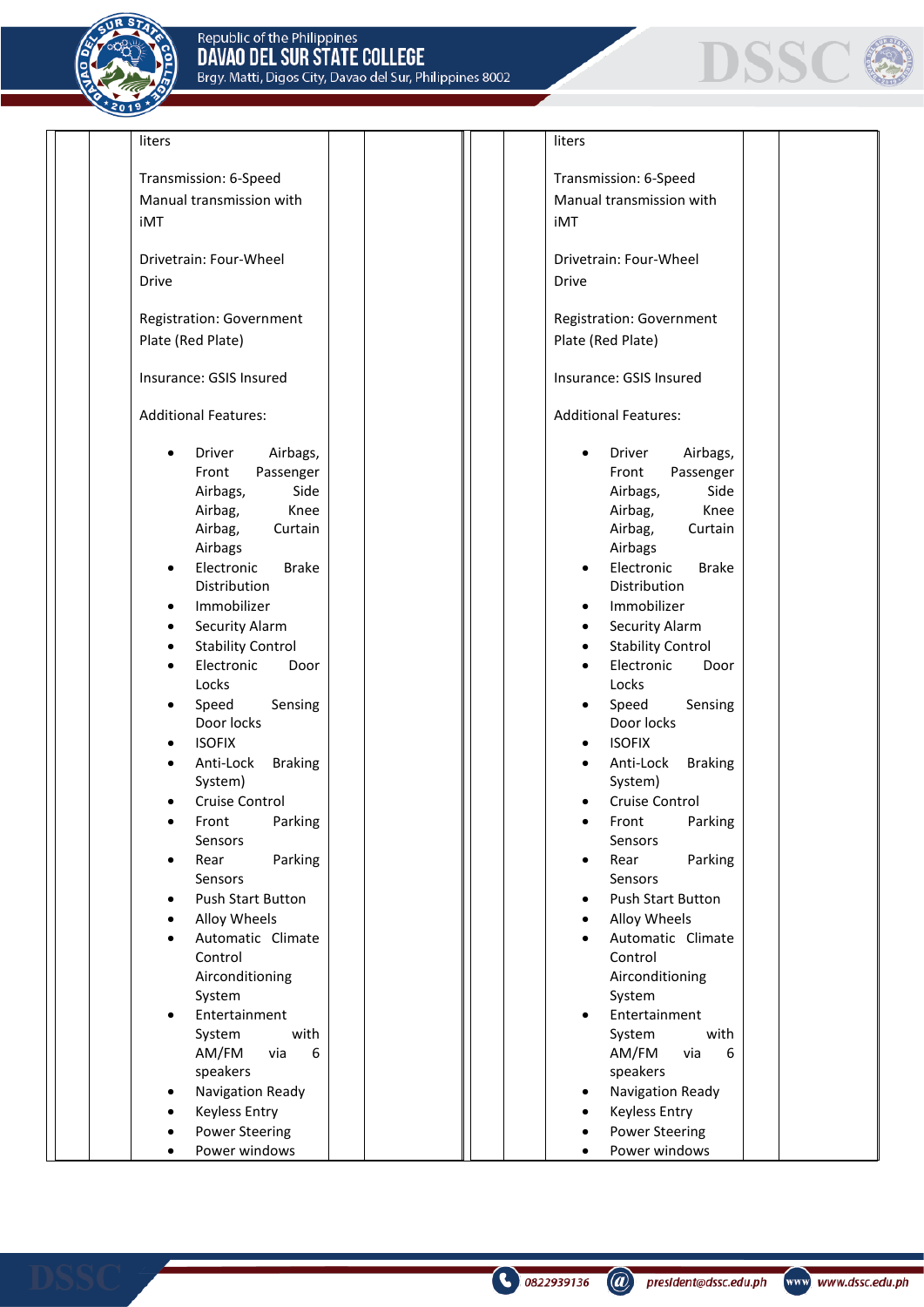Republic of the Philippines<br>**DAVAO DEL SUR STATE COLLEGE**<br>Brgy. Matti, Digos City, Davao del Sur, Philippines 8002





|  | Power Outlet<br><b>Hill start Assist</b><br>wheel<br>Steering<br>Audio Control<br>At least 3 Years<br>Warranty (100,000)<br>With Free 3 Years<br><b>LTO Registration</b><br>With Window Tint<br>Medium<br>With<br>complete<br>accessories (Jack,<br>Spare Tire, Tools,<br>Etc.)<br>With Seat Covers<br>With<br>Logo<br>and<br>markings<br>as<br>attached |  |  | Power Outlet<br>Hill start Assist<br>Steering<br>wheel<br><b>Audio Control</b><br>At least 3 Years<br>Warranty (100,000)<br>With Free 3 Years<br>LTO Registration<br>With Window Tint<br>Medium<br>With<br>complete<br>accessories (Jack,<br>Spare Tire, Tools,<br>Etc.)<br>With Seat Covers<br>With<br>Logo<br>and<br>markings<br>as<br>attached |  |
|--|----------------------------------------------------------------------------------------------------------------------------------------------------------------------------------------------------------------------------------------------------------------------------------------------------------------------------------------------------------|--|--|---------------------------------------------------------------------------------------------------------------------------------------------------------------------------------------------------------------------------------------------------------------------------------------------------------------------------------------------------|--|
|  | <b>Vehicle - Brand New</b><br>(Latest Model)<br>Seating Capacity: at least 7<br>seaters<br>Engine Type: Diesel Engine,<br>Inline 4 Cylinder, 16 Valve<br>Intercooler Turbo<br>Engine Displacement: 1898-<br>2700 cc                                                                                                                                      |  |  | <b>Vehicle - Brand New</b><br>(Latest Model)<br>Seating Capacity: at least 7<br>seaters<br>Engine Type: Diesel Engine,<br>Inline 4 Cylinder, 16 Valve<br>Intercooler Turbo<br>Engine Displacement: 1898-<br>2700 cc                                                                                                                               |  |
|  | <b>Engine Emission Rating:</b><br>Euro 4 compliant<br>Fuel Capacity: at least 65<br>liters<br>Transmission: 6-Speed<br>Automatic transmission<br>with Sequential Shift Mode<br>Drivetrain: Rear-Wheel<br><b>Drive</b><br>Registration: Government<br>Plate (Red Plate)<br>Insurance: GSIS Insured                                                        |  |  | <b>Engine Emission Rating:</b><br>Euro 4 compliant<br>Fuel Capacity: at least 65<br>liters<br>Transmission: 6-Speed<br>Automatic transmission<br>with Sequential Shift Mode<br>Drivetrain: Rear-Wheel<br><b>Drive</b><br>Registration: Government<br>Plate (Red Plate)<br>Insurance: GSIS Insured                                                 |  |

0822939136

 $\circledR$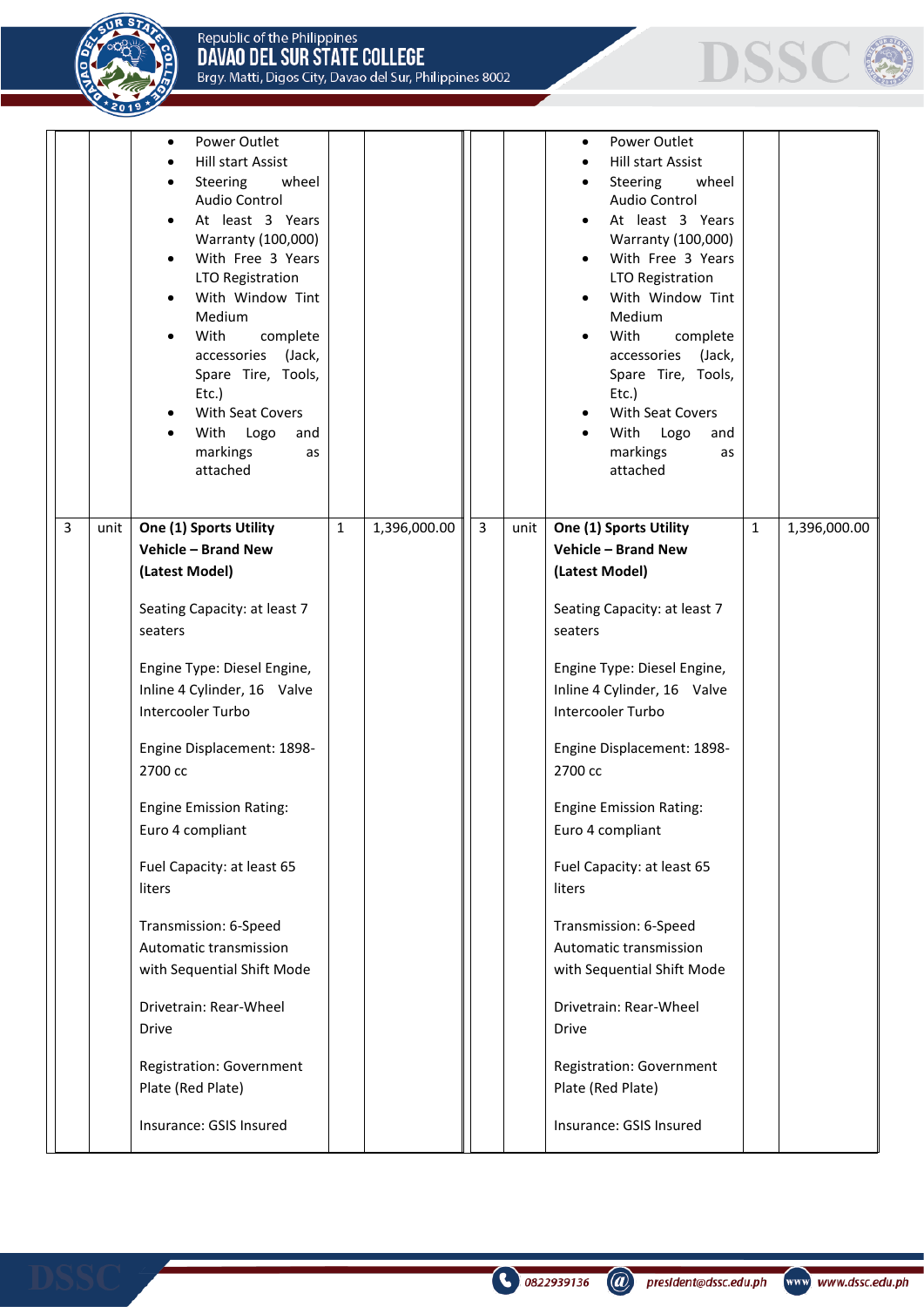



| <b>Additional Features:</b>                                                                                                                                                                                                                                                                                                                                                                                                                                                                                                                                                                                                                                                                      | <b>Additional Features:</b>                                                                                                                                                                                                                                                                                                                                                                                                                                                                                                                                                                                                                                          |  |
|--------------------------------------------------------------------------------------------------------------------------------------------------------------------------------------------------------------------------------------------------------------------------------------------------------------------------------------------------------------------------------------------------------------------------------------------------------------------------------------------------------------------------------------------------------------------------------------------------------------------------------------------------------------------------------------------------|----------------------------------------------------------------------------------------------------------------------------------------------------------------------------------------------------------------------------------------------------------------------------------------------------------------------------------------------------------------------------------------------------------------------------------------------------------------------------------------------------------------------------------------------------------------------------------------------------------------------------------------------------------------------|--|
| Driver<br>Airbags,<br>$\bullet$<br>Passenger Airbags<br><b>Stability Control</b><br>$\bullet$<br>Electronic<br>Door<br>locks<br>Speed<br>Sensing<br>Door Locks<br><b>ISOFIX</b><br><b>Hill Start Assist</b><br>Anti-Lock<br><b>Braking</b><br>System)<br>Airconditioning<br>System<br>(Manual<br>with Independent<br>Rear Controls)<br><b>Keyless Entry</b><br>٠<br><b>Power Steering</b><br>Power Windows<br>Power Outlet<br>At least 3 Years<br>Warranty (100,000)<br>With Free 3 Years<br>LTO Registration<br>With Window Tint<br>Medium<br>With<br>complete<br>accessories<br>(Jack,<br>Spare Tire, Tools,<br>Etc.)<br>With Seat Covers<br>With<br>Logo<br>and<br>markings<br>as<br>attached | Driver<br>Airbags,<br>$\bullet$<br>Passenger Airbags<br><b>Stability Control</b><br>Electronic<br>Door<br>locks<br>Sensing<br>Speed<br>Door Locks<br><b>ISOFIX</b><br><b>Hill Start Assist</b><br>Anti-Lock Braking<br>System)<br>Airconditioning<br>System<br>(Manual<br>with Independent<br>Rear Controls)<br><b>Keyless Entry</b><br><b>Power Steering</b><br>Power Windows<br>Power Outlet<br>At least 3 Years<br>Warranty (100,000)<br>With Free 3 Years<br>LTO Registration<br>With Window Tint<br>Medium<br>With<br>complete<br>accessories<br>(Jack,<br>Spare Tire, Tools,<br>Etc.)<br>With Seat Covers<br>With<br>Logo<br>and<br>markings<br>as<br>attached |  |

## **II. Changes on the Schedule of Activities**

| <b>FROM</b>                                      | <b>AMENDMENTS/CHANGES</b>                        |
|--------------------------------------------------|--------------------------------------------------|
| 1. Deadline for Submission and Receipt of Bids - | 1. Deadline for Submission and Receipt of Bids - |
| June 08, 2021                                    | June 08, 2021                                    |
| 9:00 A.M.                                        | $1:00$ P.M.                                      |
| 2. Opening of Bids -                             | 2. Opening of Bids $-$                           |
| June 08, 2021                                    | June 08, 2021                                    |
| 9:00 A.M.                                        | $1:00$ P.M.                                      |